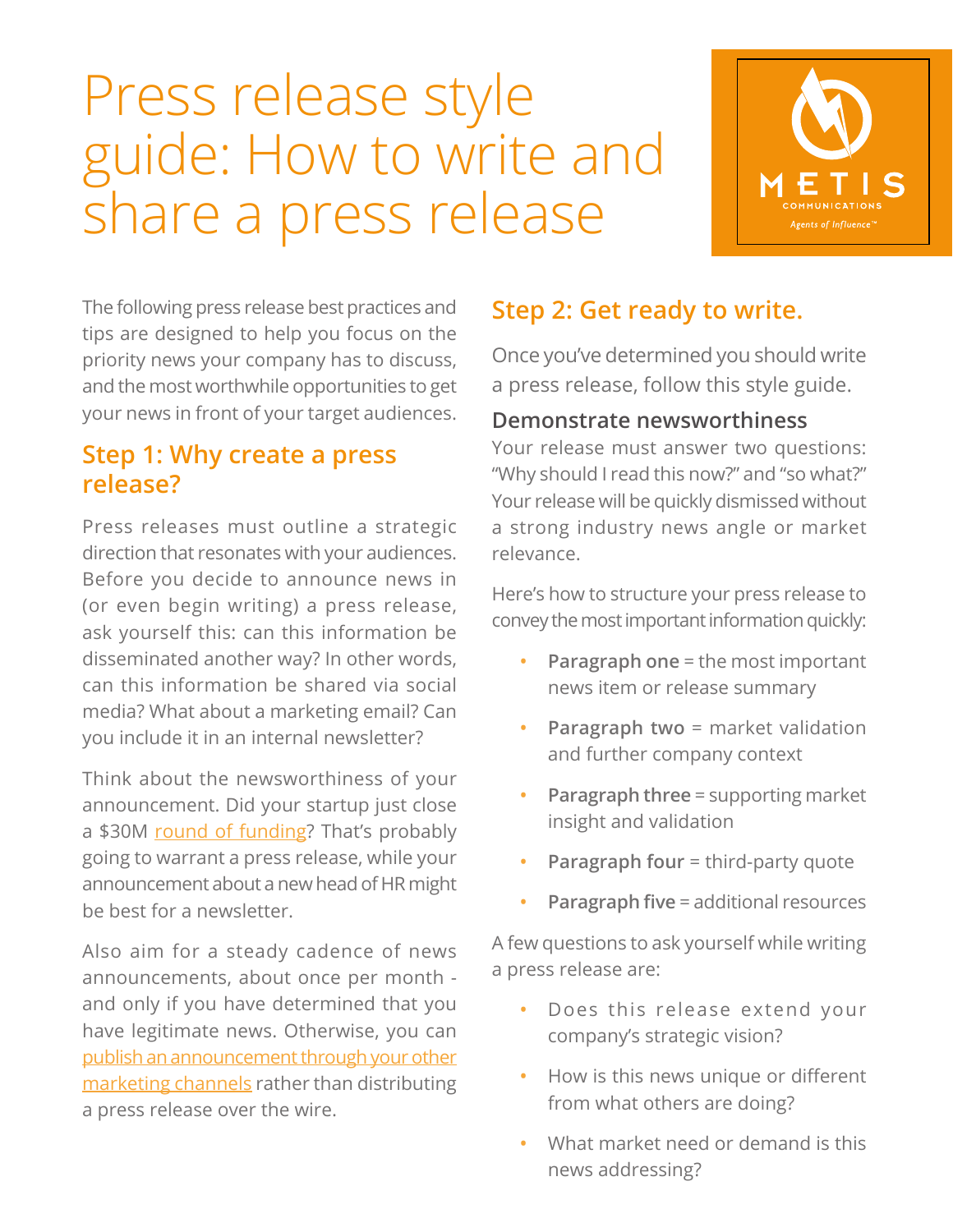#### **Know your audience**

Most people don'[t read beyond the second paragraph o](http://www.metiscomm.com/metis-blog/save-yourself-and-your-customers-from-boring-press-releases)f a press release. So, not only is it important to get to the point, it's also key that you meet your reader's expectations.

This varies depending on your news, industry and stage of development. For all companies, can you include a customer quote or reference in the news release for validation? Are you a startup? It would be a good idea to include an investor's perspective. For medtech and pharmaceutical companies, reporters always want a patient or trial participant.

Think about a reporter who will write a news story based on your press release and anticipate what they'll need. More often than not, that's some form of third-party validation.

#### **Craft a strong headline**

Use title case when writing headlines. Use simple but effective (even bold) language and give yourself some options. Write at least five of the best headlines you can, then pick one.

#### **Avoid clichés, jargon and dead phrases**

Some once useful and accurate words and phrases have become so overused, they are virtually meaningless today. The following list was culled from journalists, bloggers and others who read many, many press releases and would rather not see any more uses of:

- **•** award-winning
- **•** best-of-breed
- **•** cutting-edge
- **•** disrupt
- **•** game-changer
- **•** giant
- **•** groundbreaking
- **•** innovative
- **•** innovator
- **•** leader
- **•** leading
	- **•** mission-critical
	- **•** next-generation
	- **•** revolutionary
	- **•** robust
	- **•** seamless
- **•** synergy
- **•** turnkey
- **•** the Uber for X
- **•** value-added

## **Include images and multimedia**

Consider including images – such as your logo, a screenshot, a headshot, product schematic or market-size graphs – with your release. Images will often help catch media's attention and provides them with additional content should they decide to share the news with their readers. You can also embed additional multimedia, such as video, in your release. Think about a short product demonstration or customer testimonial.

#### **Keep your keywords in mind**

Do your research and make sure that you select keywords that will improve your search engine optimization, yet are still relevant and fit naturally in your press release. Tools lik[e Google AdWords](https://support.google.com/adwords/answer/2453981?hl=en) and HubSpot will help with your research and offer tips for [identifying](https://blog.hubspot.com/blog/tabid/6307/bid/22842/4-Helpful-Tools-for-Identifying-the-Right-Keywords.aspx?_ga=2.210049106.651399370.1522951732-1848338541.1514911783) the right [keywords.](https://blog.hubspot.com/blog/tabid/6307/bid/22842/4-Helpful-Tools-for-Identifying-the-Right-Keywords.aspx?_ga=2.210049106.651399370.1522951732-1848338541.1514911783) After you've done your keyword homework, don't forget to be specific with your placement. Make sure they appear in the headline, subhead and in the body copy.